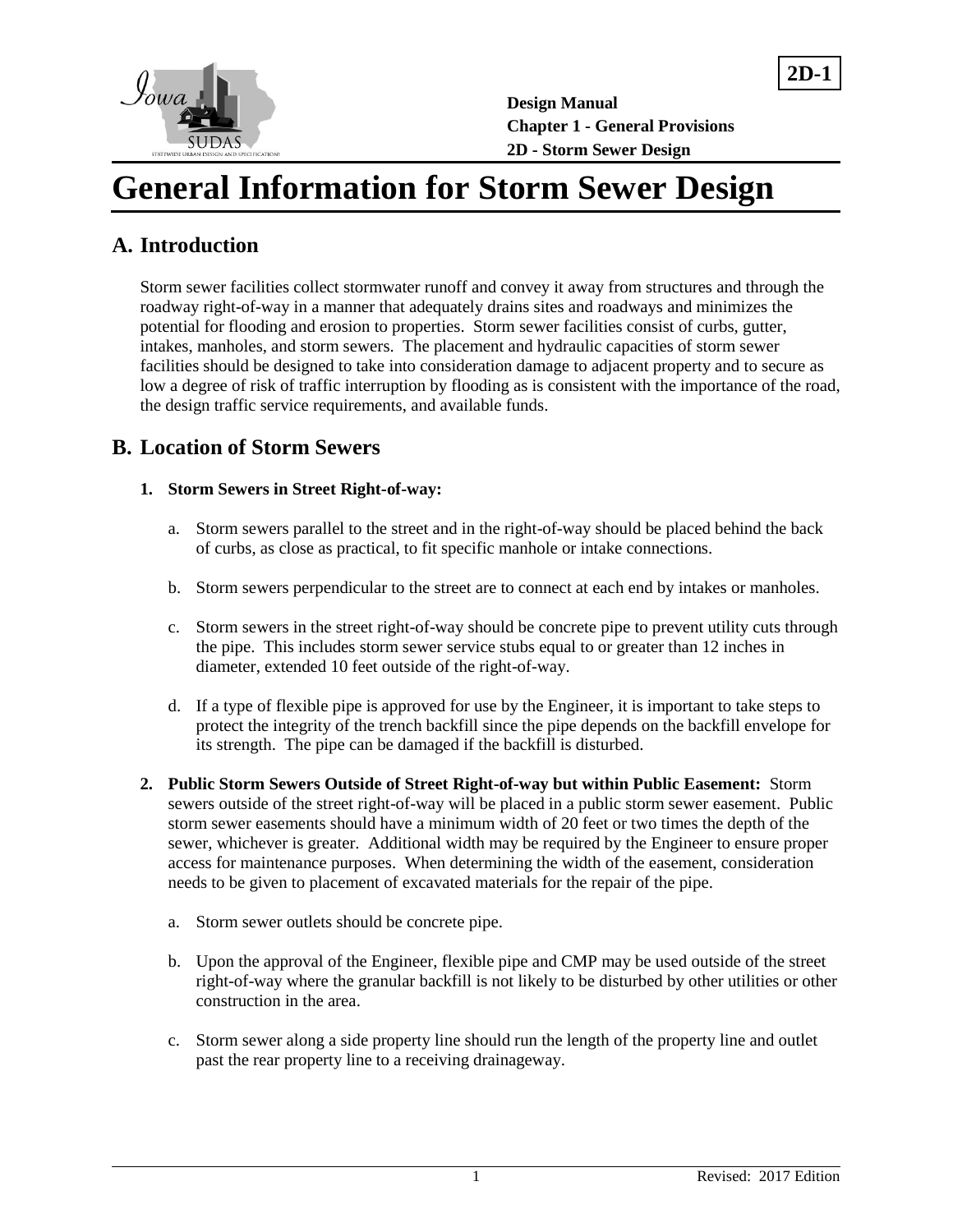## **C. Pipe Materials**

- **1. Storm Sewer Pipes:** The approved storm sewer pipe materials are included in [SUDAS](https://intrans.iastate.edu/app/uploads/sites/15/2020/02/4020.pdf)  [Specifications Section 4020.](https://intrans.iastate.edu/app/uploads/sites/15/2020/02/4020.pdf)
- **2. Culverts:** The approved culvert materials are included in [SUDAS Specifications Section 4030.](https://intrans.iastate.edu/app/uploads/sites/15/2020/02/4030.pdf)
- **3. Subdrains and Footing Drain Collectors:** The approved subdrain and footing drain collector materials are listed in [SUDAS Specifications Section 4040.](https://intrans.iastate.edu/app/uploads/sites/15/2020/02/4040.pdf)

### **D. Physical Requirements**

- **1. Minimum Cover over Storm Sewer Pipes:** The recommended minimum cover over storm sewer pipes should be 1 foot or as specified by the type of pipe as described in [Chapter 9](https://intrans.iastate.edu/app/uploads/sites/15/2020/03/Chapter_09.pdf) - [Utilities,](https://intrans.iastate.edu/app/uploads/sites/15/2020/03/Chapter_09.pdf) whichever is greater. Where the clearance is less than 1 foot below the pavement, the Project Engineer will provide a design method to maintain the integrity of the pipe and pavement. For storm sewer pipe outside of the pavement, the minimum cover should be 1 foot or as specified by the type of pipe (described in [Chapter 9 -](https://intrans.iastate.edu/app/uploads/sites/15/2020/03/Chapter_09.pdf) Utilities), whichever is greater.
- **2. Minimum Flow Line Depth for Footing Drain Sewers:** 3 feet 6 inches.
- **3. Minimum Pipe Size:**
	- **a. Storm Sewers:** 15 inches in diameter.
	- **b. Subdrains:** 6 inches in diameter.
	- **c. Footing Drain Collector Sewers in Public Right-of-way:** 8 inches in diameter.
	- **d. Building Storm Sewer Stubs:** 4 inches in diameter

#### **4. Velocity within Storm Sewer Pipe:**

- a. Minimum flow  $(1/2$  full pipe) = 3 fps cleaning velocity
- b. Maximum flow  $(1/2$  full pipe) = 15 fps
- **5. Velocity at Outlet of Pipe:** Energy dissipation is required when discharge velocities exceed those allowed for downstream channel. (See [Tables 2F-2.03](https://intrans.iastate.edu/app/uploads/sites/15/2020/03/2F-2.pdf#page=10) and [2F-2.04\)](https://intrans.iastate.edu/app/uploads/sites/15/2020/03/2F-2.pdf#page=11).
	- a. With flared end section, maximum of 5 fps.
	- b. Maximum with flared end section, footing, and rip rap  $= 10$  fps
	- c. Maximum with energy dissipation device  $= 15$  fps
- **6. Partially Full Pipe Flow:** For convenience, charts for various pipe shapes have been developed for calculating the hydraulic properties [\(Table 2D-2.01](https://intrans.iastate.edu/app/uploads/sites/15/2020/03/2D-2.pdf#page=3) i[n Section 2D-2\)](https://intrans.iastate.edu/app/uploads/sites/15/2020/03/2D-2.pdf). The data presented assumes that the friction coefficient, Manning's "n" value, does not vary throughout the depth.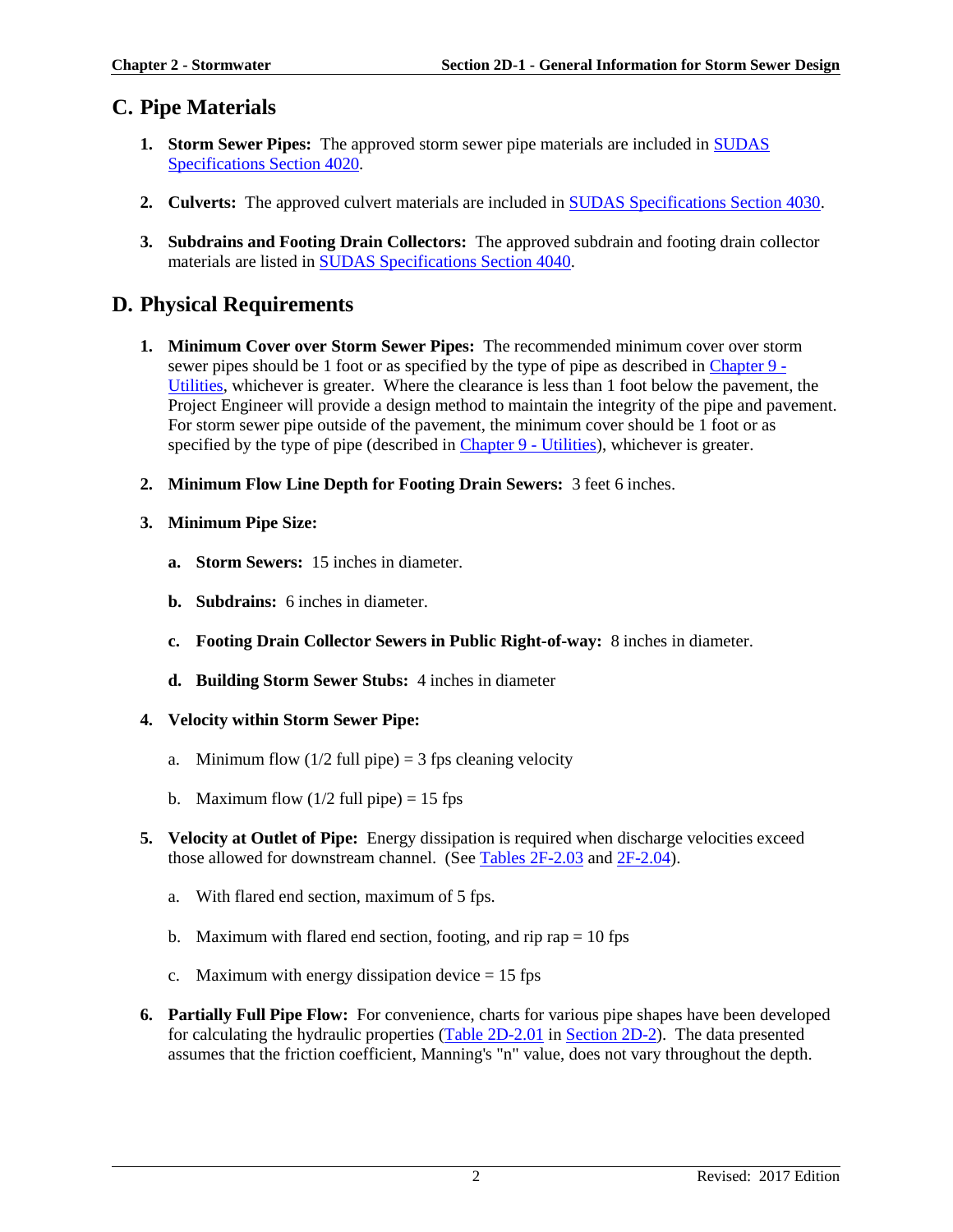#### **7. Minimum Storm Sewer and Footing Drain Grades:**

- **a. Storm Sewer Mains:** Minimum grade is set by the required minimum velocity for storm sewers and footing drain sewers - 3 fps for design storm.
- **b. Cross Runs:** Minimum grade of 1%. Desired minimum velocity of 3 fps for design storm.
- **c. Building Storm Sewer Stubs:** Minimum grade of 1%.
- **d. Subdrains:** Minimum grade of 0.5%.
- **8. Intakes:** See [Section 2C-3.](https://intrans.iastate.edu/app/uploads/sites/15/2020/03/2C-3.pdf)
- **9. Manholes:** Se[e Section 2C-3.](https://intrans.iastate.edu/app/uploads/sites/15/2020/03/2C-3.pdf)

## **E. Horizontal Alignment**

Sewer will be laid with a straight alignment between structures with the following exception: where street layouts are such that straight alignments are difficult to maintain without an increased number of structures, and where the storm sewers are 54 inches in diameter or greater, the sewers may be curved. The curvature will be factory fabricated pipe bends and should be concentric with the curvature of the street. The radius of curvature must not be less than 200 feet. The pipe manufacturer's recommended maximum deflection angle may not be exceeded.

# **F. Separation of Water Mains from Storm Sewer Mains**

The following comply with the Iowa DNR's separation requirements. These requirements do not apply to ditches, culverts, and subdrains.

- **1. Horizontal Separation of Gravity Storm Sewers from Water Mains:** Separate storm sewers and water mains by at least 10 feet measured edge to edge unless it is impossible to do so. When not possible to maintain a 10 feet horizontal separation, maintain a minimum separation of 3 feet and utilize one of the following within 10 feet measured edge to edge:
	- a. Construct the water main of ductile iron pipe with gaskets impermeable to hydrocarbons.
	- b. Enclose the water main in a watertight casing pipe with evenly spaced annular gap and watertight end seals.
	- c. Construct storm sewer pipe of water main materials.
	- d. Construct storm sewers of reinforced concrete pipe with gaskets manufactured according to ASTM C 443.
- **2. Separation of Storm Sewer Force Mains from Water Mains:** Separate storm sewer force mains and water mains by a horizontal distance of at least 10 feet unless:
	- a. The force main is constructed of water main materials meeting a minimum pressure rating of 150 psi and the requirements of SUDAS Specifications Section 5010, 2.01, and
	- b. The sewer force main is laid at least 4 linear feet from the water main.